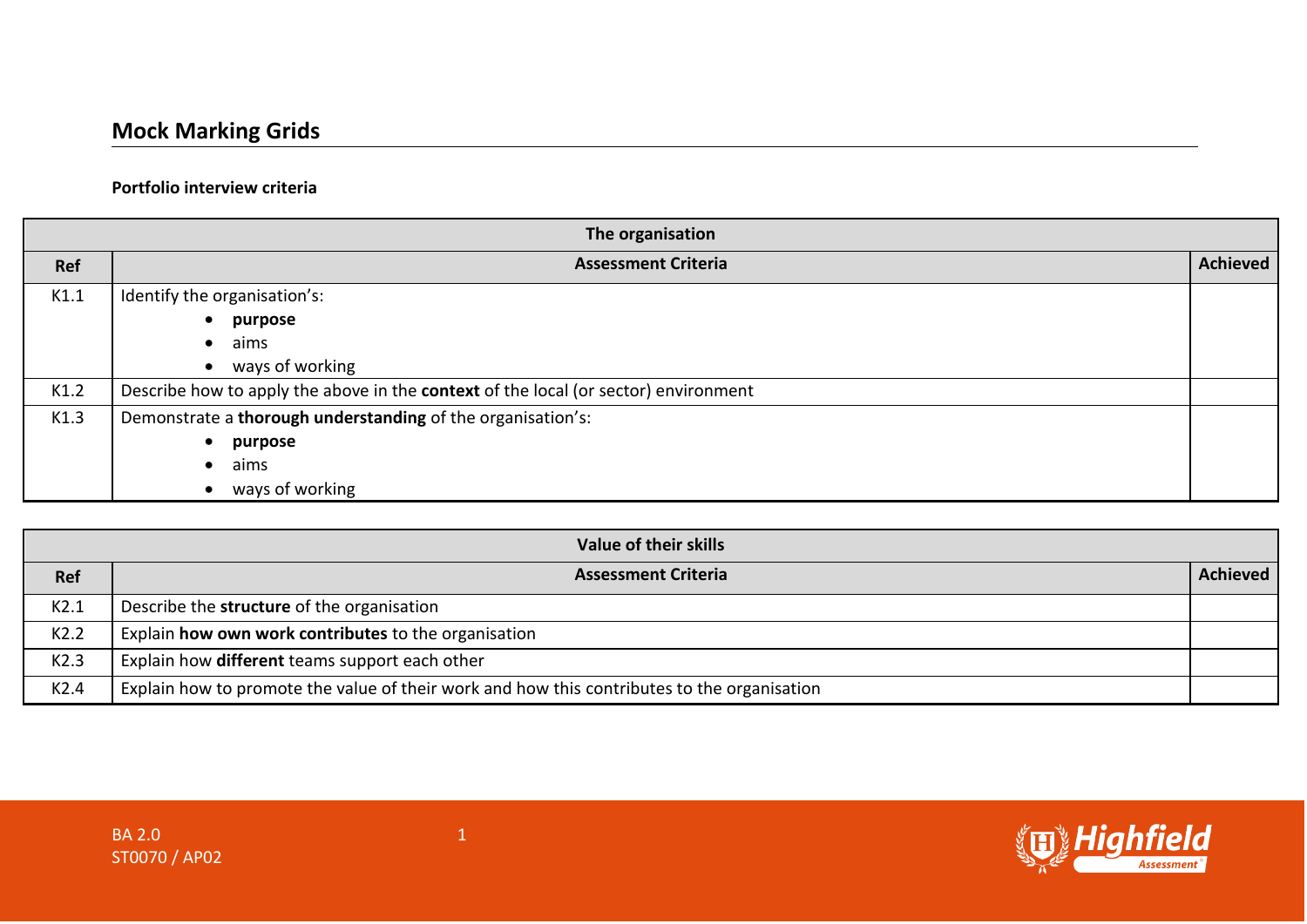| <b>Stakeholders</b> |                                                                                                                                    |                 |
|---------------------|------------------------------------------------------------------------------------------------------------------------------------|-----------------|
| Ref                 | <b>Assessment Criteria</b>                                                                                                         | <b>Achieved</b> |
| K3.1                | Explain how to work with stakeholders to achieve results                                                                           |                 |
| K3.2                | Describe how to liaise with the following customers:<br>internal<br>external<br>suppliers<br>stakeholders inside or outside the UK |                 |
| K3.3                | Explain how to go beyond expectations to build constructive relationships with stakeholders                                        |                 |

|            | <b>Relevant regulation</b>                                                                            |          |
|------------|-------------------------------------------------------------------------------------------------------|----------|
| <b>Ref</b> | <b>Assessment Criteria</b>                                                                            | Achieved |
| K4.2       | Outline relevant laws and regulations and how to consistently follow them                             |          |
| K4.3       | Demonstrate a thorough knowledge of relevant laws and regulations and how to consistently follow them |          |
| K4.4       | Describe how to champion adherence to relevant laws and regulations within the organisation           |          |

|            | <b>Policies</b>                                                                                                 |                 |
|------------|-----------------------------------------------------------------------------------------------------------------|-----------------|
| <b>Ref</b> | <b>Assessment Criteria</b>                                                                                      | <b>Achieved</b> |
| K5.1       | Describe how to <b>follow</b> the organisation's internal policies                                              |                 |
| K5.2       | Describe how to promote the organisation's internal policies including key business policies relating to sector |                 |

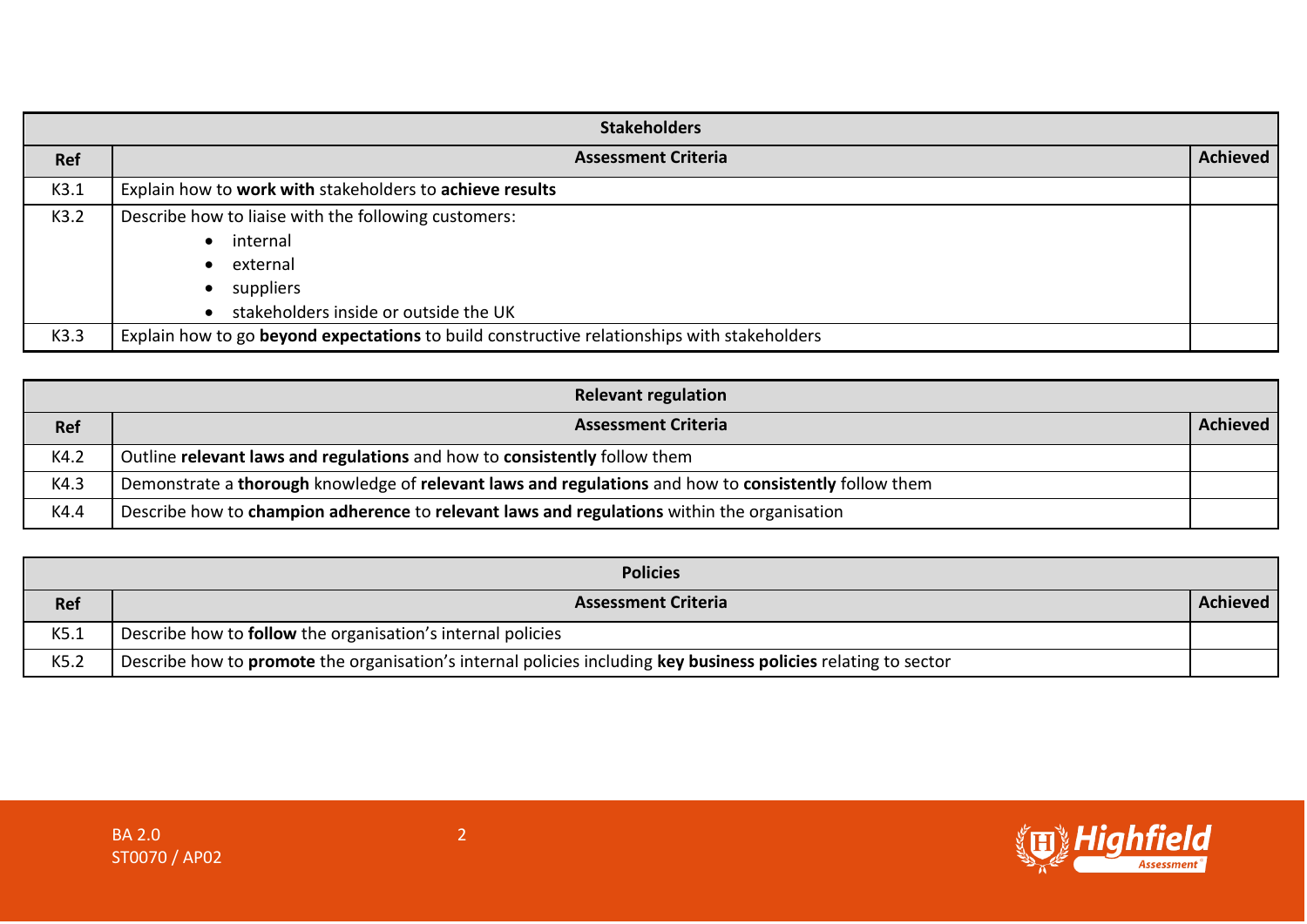| <b>External environment factors</b> |                                                                                                     |                 |
|-------------------------------------|-----------------------------------------------------------------------------------------------------|-----------------|
| Ref                                 | <b>Assessment Criteria</b>                                                                          | <b>Achieved</b> |
| K8.2                                | Identify external factors affecting the organisation                                                |                 |
| K8.3                                | Describe how external factors relate to own role                                                    |                 |
| K8.4                                | Demonstrate a deep understanding of the external factors facing the organisation                    |                 |
| K8.5                                | Describe the placement of the organisation within the international/global market (where necessary) |                 |

| IT         |                                                         |                 |
|------------|---------------------------------------------------------|-----------------|
| <b>Ref</b> | <b>Assessment Criteria</b>                              | <b>Achieved</b> |
| S1.1       | Use IT packages, specifically to:                       |                 |
|            | write letters or emails                                 |                 |
|            | record and analyse information                          |                 |
| S1.2       | Consistently demonstrate use of IT packages, providing: |                 |
|            | varied examples<br>$\bullet$                            |                 |
|            | quality examples                                        |                 |
| S1.3       | Coach others in the use of IT                           |                 |

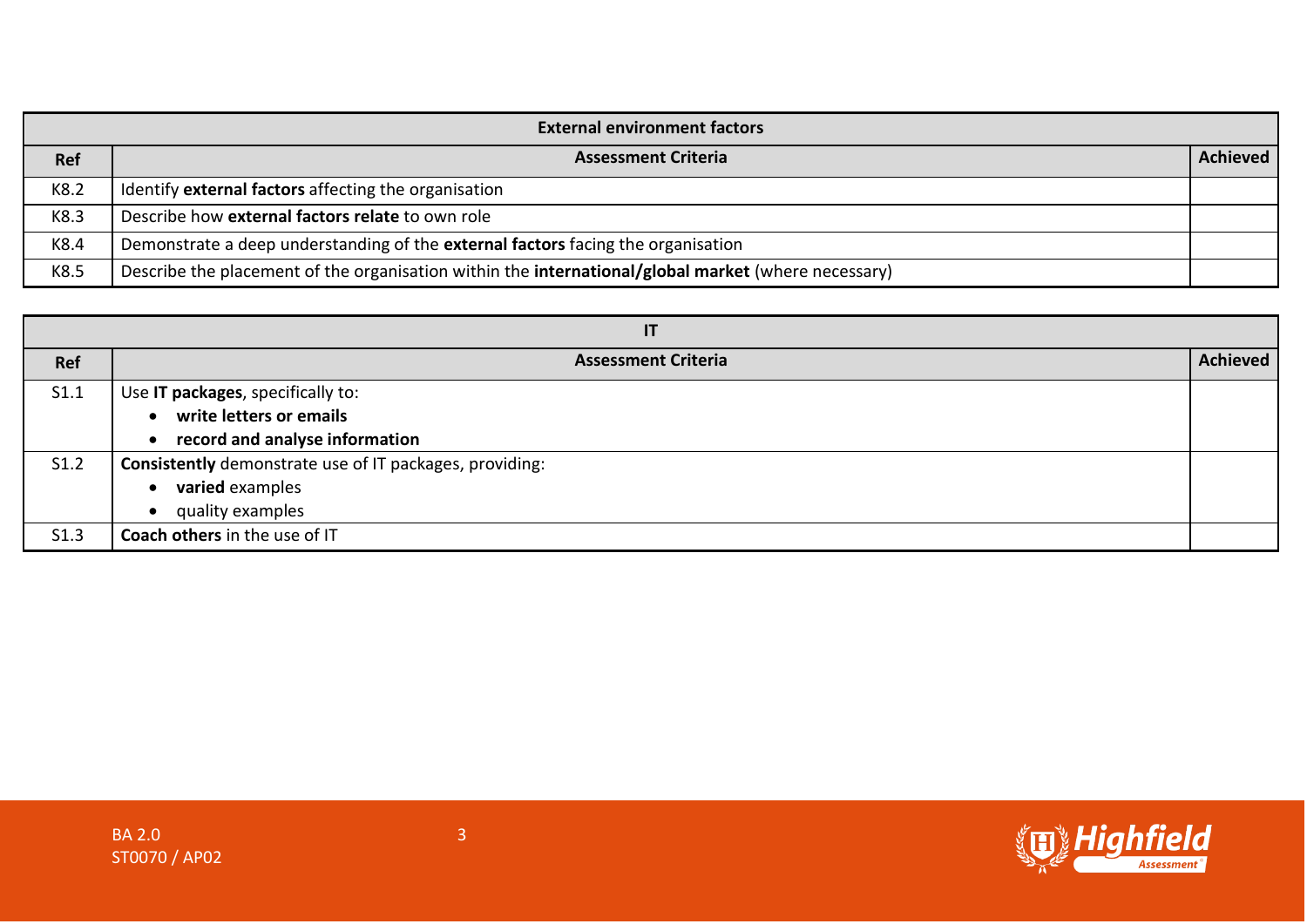|                  | <b>Record and document production</b>                                                            |                 |
|------------------|--------------------------------------------------------------------------------------------------|-----------------|
| <b>Ref</b>       | <b>Assessment Criteria</b>                                                                       | <b>Achieved</b> |
| S2.1             | Ensure that records are accurate, and rarely require correction                                  |                 |
| S2.2             | Ensure that records are treated confidentially, in compliance with the organisation's procedures |                 |
| S2.3             | Propose recommendations and solutions that only need minor improvements                          |                 |
| S2.4             | Support others with the production of documents                                                  |                 |
| S2.5             | Ensure that records are consistently accurate and confidential                                   |                 |
| S2.6             | Recommend insightful improvements that result in a clear benefit to the organisation             |                 |
| S <sub>2.7</sub> | Coach others and provide relevant feedback                                                       |                 |

|            | <b>Communications</b>                                                                                     |          |
|------------|-----------------------------------------------------------------------------------------------------------|----------|
| <b>Ref</b> | <b>Assessment Criteria</b>                                                                                | Achieved |
| S5.1       | Demonstrate clear communication, both written and verbal                                                  |          |
| S5.2       | Answer questions from inside and outside of the organisation, representing the organisation or department |          |
| S5.3       | Use appropriate communication channels dependent on the subject matter                                    |          |
| S5.4       | Communication is consistently clear, both written and verbally                                            |          |
| S5.5       | Champions an appropriate choice of communication channels                                                 |          |

![](_page_3_Picture_2.jpeg)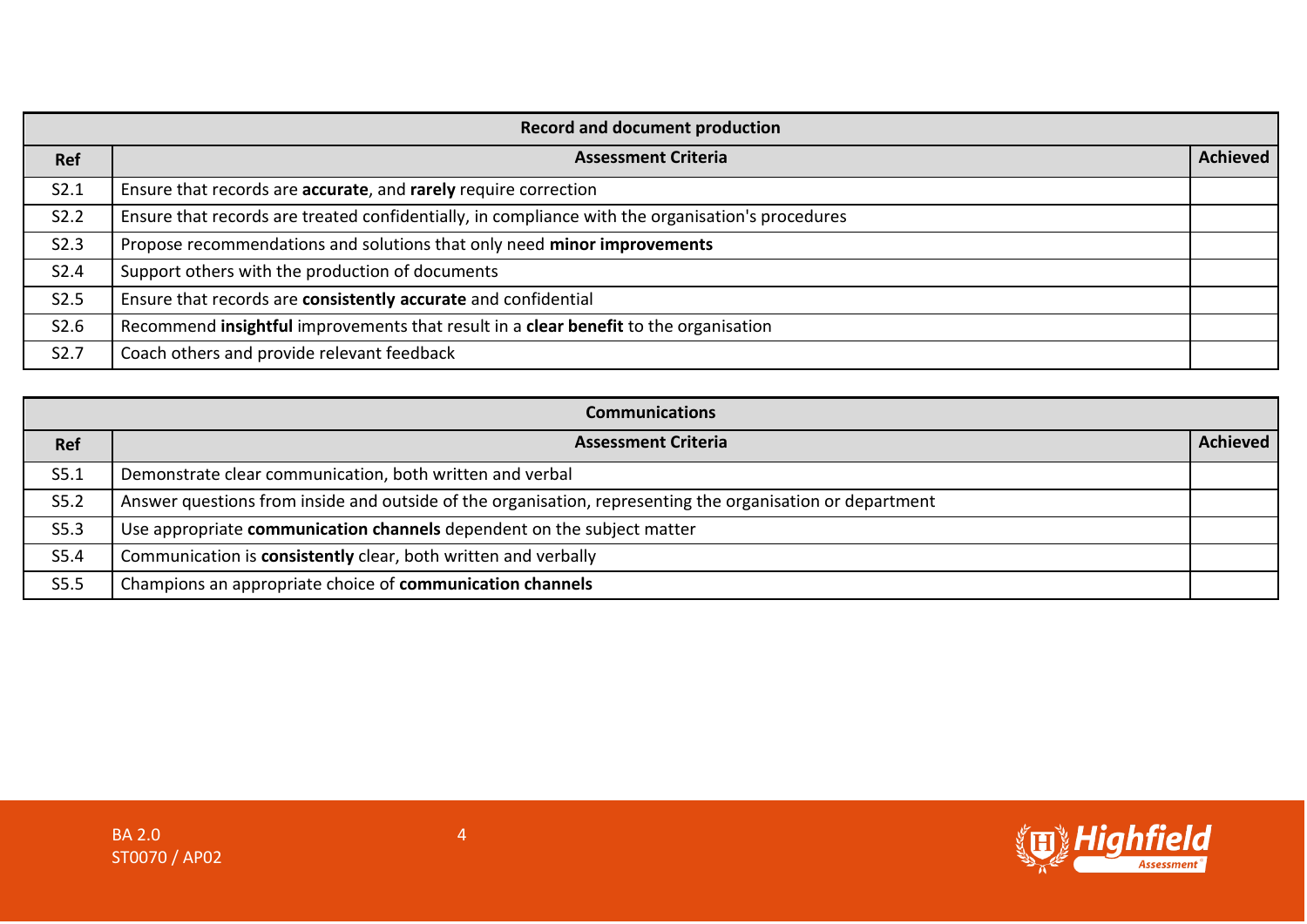|      | Quality                                                                    |                 |
|------|----------------------------------------------------------------------------|-----------------|
| Ref  | <b>Assessment Criteria</b>                                                 | <b>Achieved</b> |
| S6.1 | <b>Checks</b> own work before submission and makes improvements            |                 |
| S6.2 | Produce work that is largely accurate and meets expectations               |                 |
| S6.3 | Identify areas for improvement and can justify why                         |                 |
| S6.4 | Promote best practice examples of administration, such as accurate records |                 |
| S6.5 | Take ownership for work and apply processes to check it                    |                 |
| S6.6 | Produce work that is consistently accurate and meets the agreed outcomes   |                 |
| S6.7 | Identify, recommend and implement process improvements                     |                 |
| S6.8 | Proactively coach others and communicate requirements for work             |                 |

| <b>Planning and organisation</b> |                                                                                            |                 |
|----------------------------------|--------------------------------------------------------------------------------------------|-----------------|
| Ref                              | <b>Assessment Criteria</b>                                                                 | <b>Achieved</b> |
| S7.1                             | Effectively plan work to achieve deadlines                                                 |                 |
| S7.2                             | Manage resources effectively, e.g. equipment or facilities                                 |                 |
| S7.3                             | Effectively organise meetings and events                                                   |                 |
| S7.4                             | Take responsibility for logistics, e.g. travel and accommodation                           |                 |
| S7.5                             | Make plans that efficiently maximise resources and personally ensures results are achieved |                 |
| S7.6                             | Proactively take responsibility for areas of logistics                                     |                 |

![](_page_4_Picture_4.jpeg)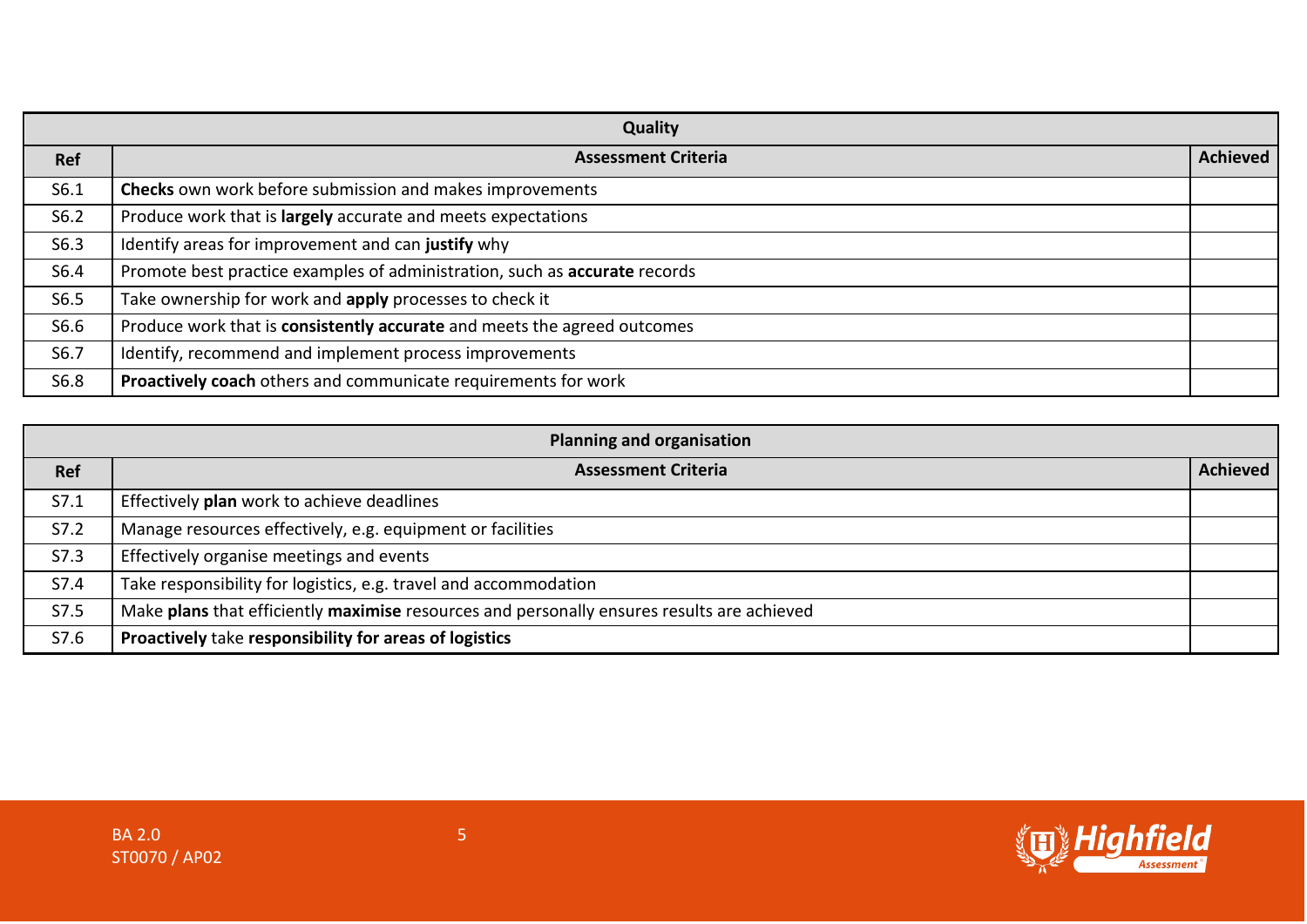|             | Professionalism                                                                      |                 |
|-------------|--------------------------------------------------------------------------------------|-----------------|
| <b>Ref</b>  | <b>Assessment Criteria</b>                                                           | <b>Achieved</b> |
| B1.1        | Consistently behaves in a professional way                                           |                 |
| B1.2        | Shows punctuality                                                                    |                 |
| <b>B1.3</b> | Show respect for others                                                              |                 |
| <b>B1.4</b> | Show personal presentation                                                           |                 |
| <b>B1.5</b> | Follow the standard of conduct required by the organisation                          |                 |
| <b>B1.6</b> | Is a role model                                                                      |                 |
| B1.7        | Show professionalism in their conduct                                                |                 |
| <b>B1.8</b> | Show respect for others, irrespective of background, even in difficult circumstances |                 |
| B1.9        | Can be relied upon to represent the team                                             |                 |
| B1.10       | Can be an ambassador for the organisation                                            |                 |

| <b>Personal qualities</b> |                                                   |                 |  |  |
|---------------------------|---------------------------------------------------|-----------------|--|--|
| Ref                       | <b>Assessment Criteria</b>                        | <b>Achieved</b> |  |  |
| B2.1                      | Regularly show:                                   |                 |  |  |
|                           | • integrity                                       |                 |  |  |
|                           | reliability<br>$\bullet$                          |                 |  |  |
|                           | positivity<br>$\bullet$                           |                 |  |  |
|                           | self-motivation<br>$\bullet$                      |                 |  |  |
| B <sub>2.2</sub>          | Always show and encourage others to show more of: |                 |  |  |
|                           | • integrity                                       |                 |  |  |
|                           | reliability                                       |                 |  |  |
|                           | positivity<br>$\bullet$                           |                 |  |  |
|                           | self-motivation                                   |                 |  |  |

![](_page_5_Picture_4.jpeg)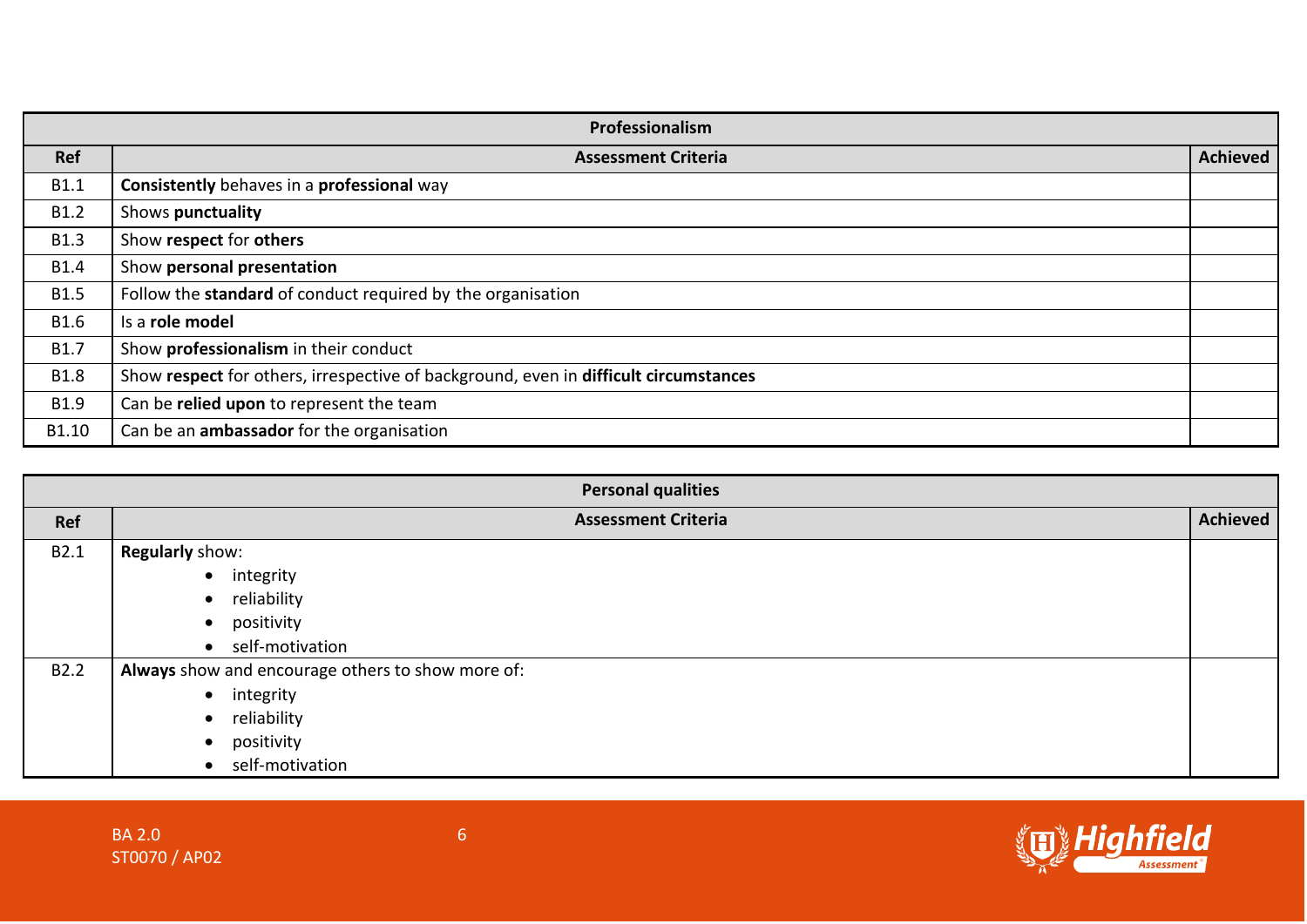| <b>Managing performance</b> |                                                                                                                                      |                 |  |  |
|-----------------------------|--------------------------------------------------------------------------------------------------------------------------------------|-----------------|--|--|
| <b>Ref</b>                  | <b>Assessment Criteria</b>                                                                                                           | <b>Achieved</b> |  |  |
| B3.1                        | Clarifies requirements and takes responsibility for work produced                                                                    |                 |  |  |
| <b>B3.2</b>                 | Acts with responsibility and delivers their work to the right level of quality without requiring additional supervision and coaching |                 |  |  |
| <b>B3.3</b>                 | Asks for feedback and takes feedback on board                                                                                        |                 |  |  |
| <b>B3.4</b>                 | Show a strong personal responsibility for all aspects of work                                                                        |                 |  |  |
| <b>B3.5</b>                 | Can work with minimal supervision, while adhering to:                                                                                |                 |  |  |
|                             | policies                                                                                                                             |                 |  |  |
|                             | procedures                                                                                                                           |                 |  |  |
|                             | standards                                                                                                                            |                 |  |  |
| <b>B3.6</b>                 | Takes responsibility for their own development by continually assessing the quality of their work                                    |                 |  |  |

| Adaptability |                                           |                 |  |  |
|--------------|-------------------------------------------|-----------------|--|--|
| Ref          | <b>Assessment Criteria</b>                | <b>Achieved</b> |  |  |
| B4.1         | <b>Accept change</b>                      |                 |  |  |
| B4.2         | Respond positively to change              |                 |  |  |
| B4.3         | Evaluate the impact of any change         |                 |  |  |
| B4.4         | Seeks to use change to improve their work |                 |  |  |

![](_page_6_Picture_4.jpeg)